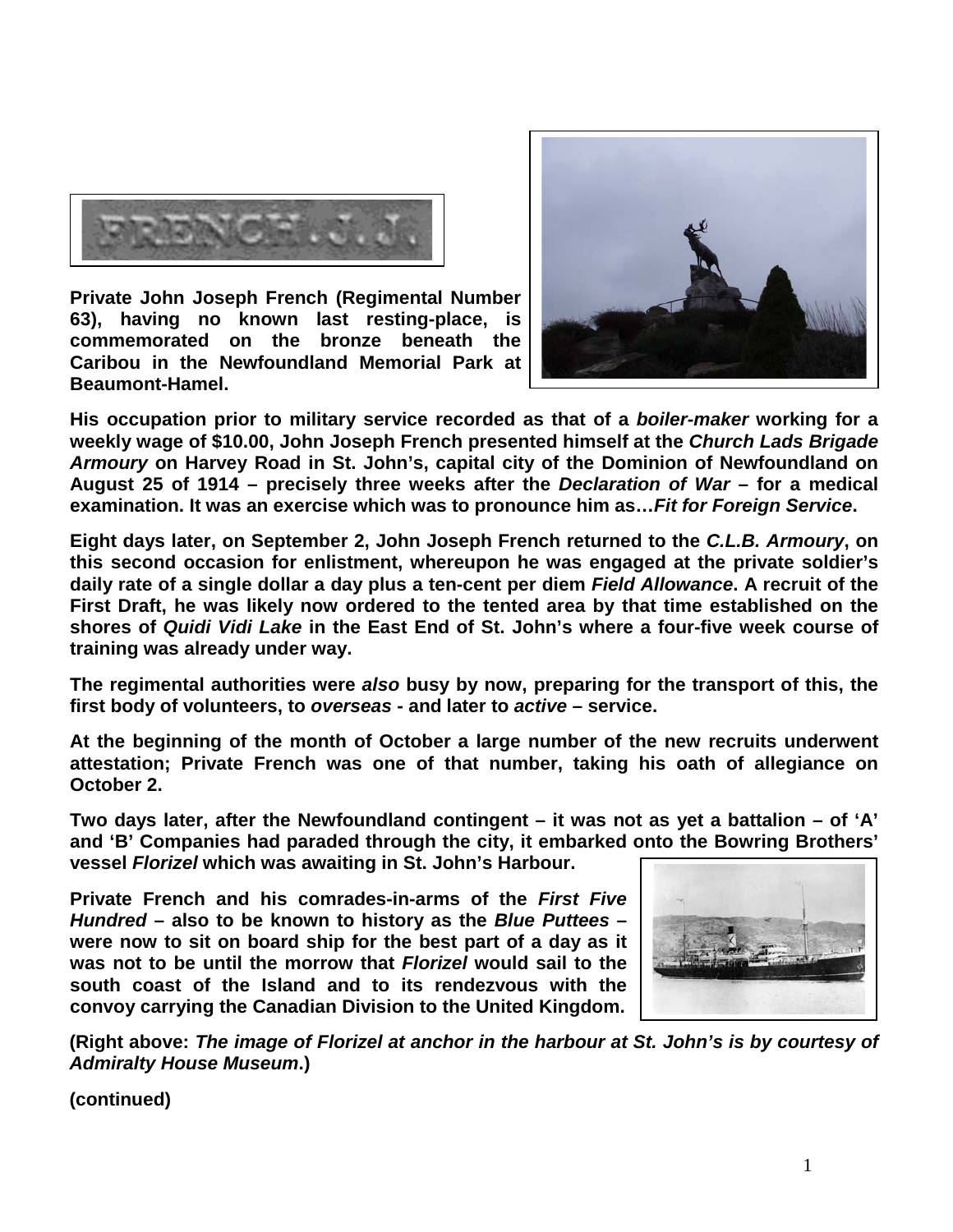**(Right below:** *Fort George, constructed in the latter half of the eighteenth century, still serves the British Army to this day***. – photograph from 2011)**

**In the United Kingdom this first Newfoundland contingent was to train in three venues during the late autumn of 1914 and then the winter of 1914-1915: firstly in southern England on the Salisbury Plain; then in Scotland at** *Fort George* **– on the Moray Firth close to Inverness; and lastly at Edinburgh Castle where the unit was to provide the first garrison from outside the British Isles.** 

**(Right below:** *The venerable Edinburgh Castle dominates the city from its position on the summit of Castle Hill***. – photograph from 2011)**

**Some three months later, on May 11, and some seven weeks into spring – although in Scotland there was apparently still snow - the entire Newfoundland unit – by now, 'A' and 'B' Companies re-enforced by 'C', 'D', and 'E' - was ordered moved from the Scottish capital to** *Stobs Camp***, all under canvas and south-eastwards of Edinburgh, in the vicinity of the town of Hawick.** 

**It was to be at** *Stobs Camp* **that the Newfoundland contingent received the reenforcements from home – 'F' Company which arrived on July 10, 1915 - that would bring its numbers up to that of British Army establishment battalion strength\*. The now-formed 1st Battalion of the Newfoundland Regiment was thus rendered ready to be ordered on '***active service***'.**

**\****The number was about fifteen hundred, sufficient to provide four 'fighting' companies, two re-enforcement companies and a headquarters staff.*

**(Right:** *The Newfoundland Regiment marches past on the training ground at Stobs Camp and is presented with its Colours on June 10, 1915.* **– by courtesy of Reverend Wilson Tibbo and Mrs. Lillian Tibbo)**

**At the beginning of that August of 1915, the four senior Companies, 'A', 'B', 'C' and 'D' – Private French among their ranks - were then sent south from** *Stobs Camp* **to undergo a final two weeks of training, as well as an inspection by the King, at Aldershot.** 



**This force, now designated the 1st Battalion of the Newfoundland Regiment, was thereupon attached to the 88th Brigade of the 29th Division of the (British) Mediterranean Expeditionary Force.**

**Meanwhile the two junior Companies, the later-arrived 'E' and the aforementioned lastarrived 'F', were ordered transferred to Scotland's west coast, to Ayr, there to provide the nucleus of the newly-forming 2nd (***Reserve***) Battalion.**

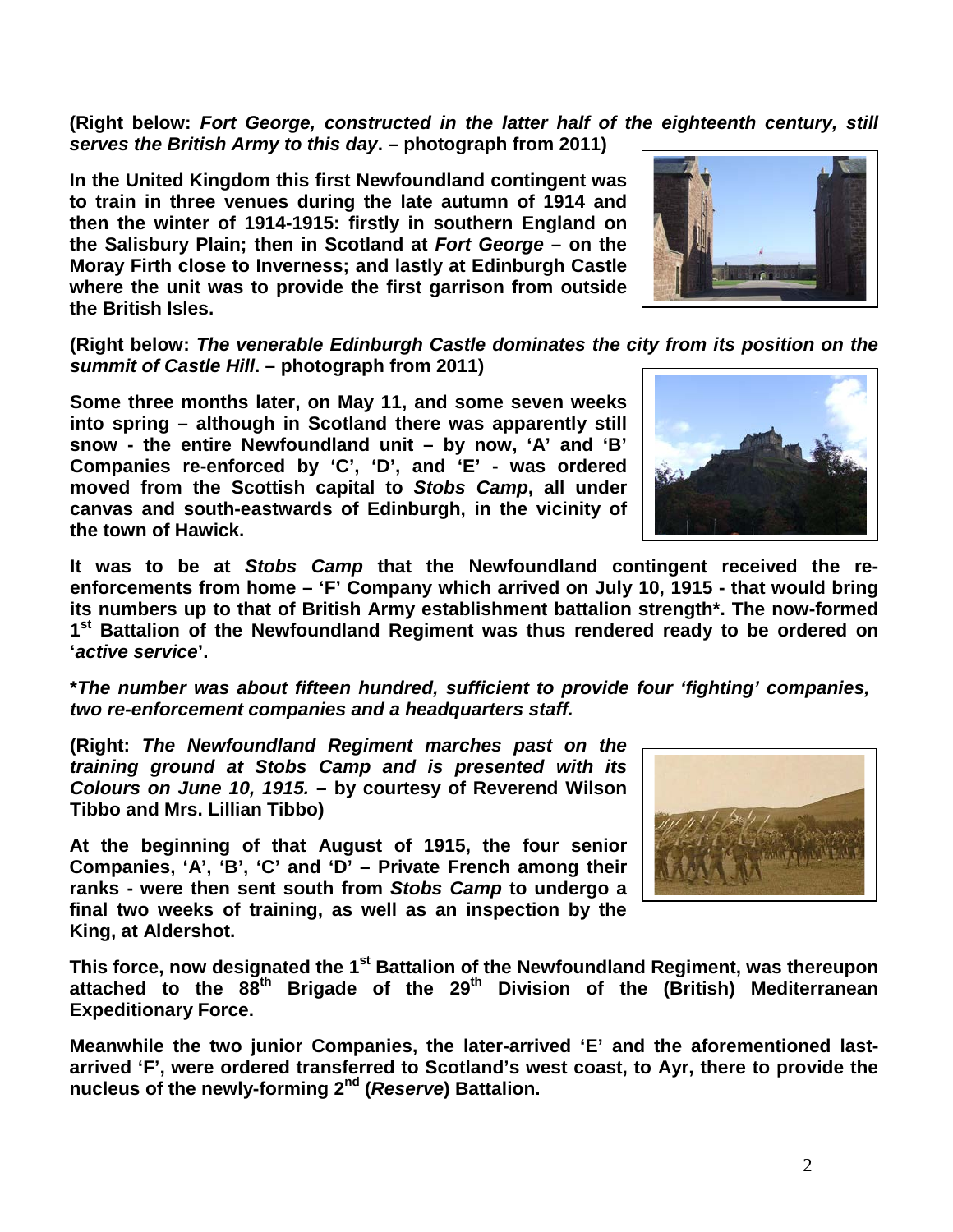**(Right:** *George V, by the Grace of God, of the United Kingdom of Great Britain and Ireland and of the British Dominions beyond the Seas, King, Defender of the Faith, Emperor of India* **– the photograph is from** *Bain News Services* **via the** *Wikipedia* **web-site.)**

**It was also during this period while at Aldershot that on August 14 Private French re-enlisted, on this occasion for the** *duration of the war\****.**

**\****At the outset of the War, perhaps because it was felt by the authorities that it would be a conflict of short duration, the recruits enlisted for a single year. As the War progressed, however, this was likely to cause problems and the men were encouraged to re-enlist***.**

**(Right:** *Some of the personnel of 'A', 'B', 'C' and 'D' Companies of the 1st Battalion of the Newfoundland Regiment at Aldershot in August of 1915, prior to its departure to active service on the Gallipoli Peninsula*  **– from** *The Fighting Newfoundlander* **by Col. G.W.L. Nicholson, C.D.)**

**While 'E' and 'F' Companies had been beginning their posting to the Regimental Depot at Ayr, on August 20 of 1915 the 1st Battalion had embarked in the Royal Navy Harbour of Devonport onto the requisitioned passenger-liner** *Megantic* **for passage to the Middle East and to the fighting against the Turks.** 

**(Right above:** *The image of Megantic, here in her peace-time colours of a 'White Star Line' vessel, is from the Old Ship Picture Galleries web-site***.)**

**There, a month later – having spent some two weeks billeted in British barracks in the vicinity of the Egyptian capital, Cairo - on September 20, the 1st Battalion was to land at** *Suvla Bay* **on the** *Gallipoli Peninsula***.**

**(Right:** *Kangaroo Beach, where the officers and men of the 1st Battalion, Newfoundland Regiment, landed on the night of September 19-20, 1915, is to be seen in the distance at the far end of Suvla Bay. The remains of a landing-craft are still clearly visible in the foreground on 'A' Beach***. – photograph taken in 2011)**

**(Right:** *Newfoundland troops on board a troop-ship anchored at Mudros: either Megantic on August 29, Ausonia on September 18, or Prince Abbas on September 19 – Whichever the case, they were yet to land on Gallipoli***. – from Provincial Archives)**









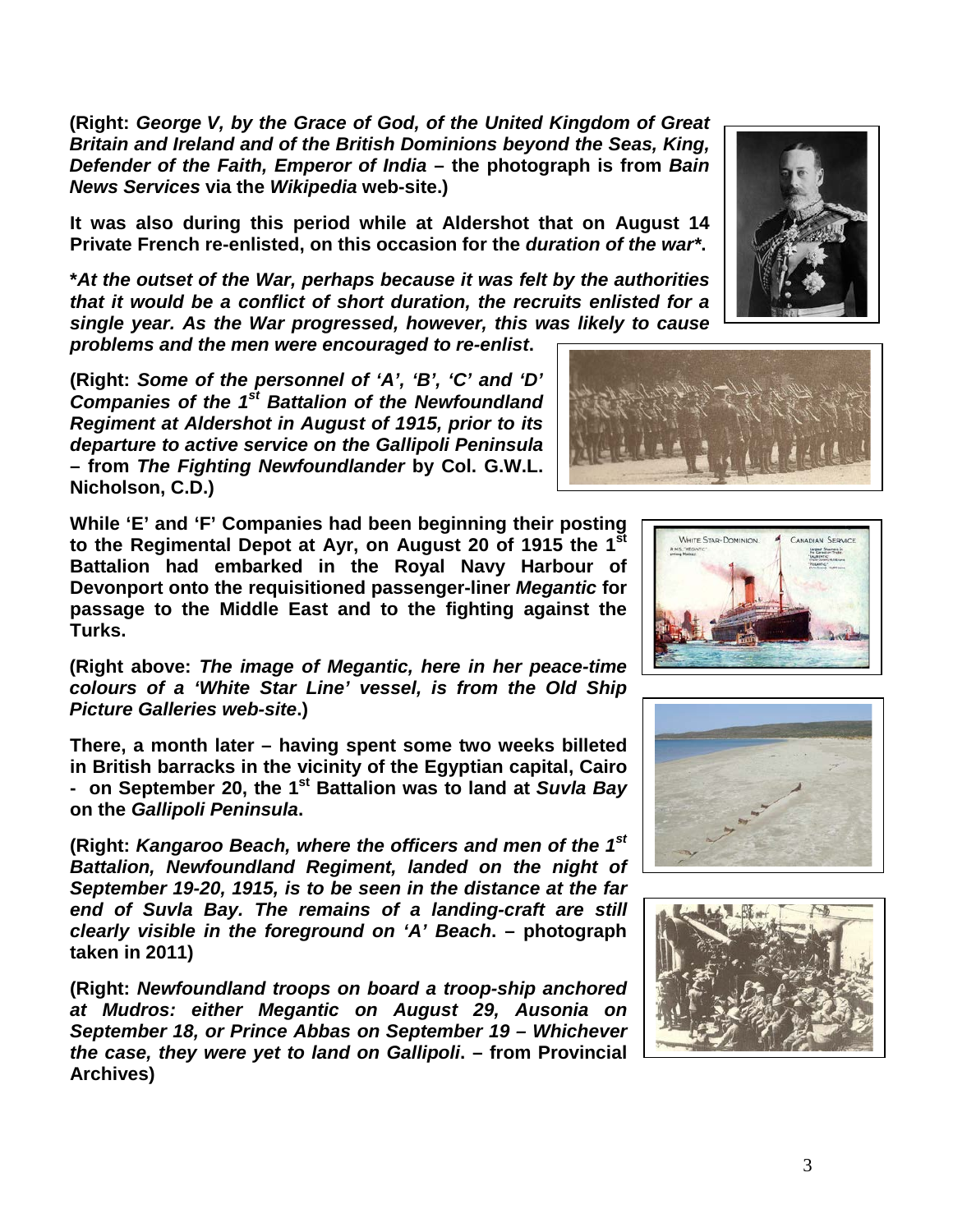**(Right:** *A century later, the area, little changed from those faroff days, of the Newfoundland positions at Suvla, and where the 1st Battalion was to serve during the fall of 1915* **– photograph from 2011)**

**\* \* \* \* \***

**Private French was evacuated from** *Suvla Bay* **on October 10, 1915, perhaps to be ferried to the Greek island of Lemnos some seventy kilometres distant, before being embarked onto His Majesty's Hospital Ship** *Neuralia***. He was then landed at the Egyptian port-city of Alexandria, transported to and admitted into the 5th Canadian Stationary Hospital at the**  *Cavalry Barracks***, Abbassia, Cairo, on the 15th day of that month. He was in need of treatment for a venereal problem.**



**(Right above:** *The image of HMHS 'Neuralia' is from the Old Ship Picture Galleries website. A large modern ocean-liner of some nine-thousand tons, she was requisitioned for use as a hospital ship in June of 1915. Able to accommodate over six-hundred sick or wounded, she was used in this capacity or as an ambulance transport until July, 1919. She served in the Second World War until almost the last day of the European conflict until May 1 when she struck a mine in Taranto Harbour and sank. There were apparently no casualties***.)**

**Following treatment and deemed to be…***fit for duty***…by the medical staff on November 8, Private French was discharged from hospital three days afterwards, on November 11, 1915, to that aforesaid duty which he was apparently to serve in the same British depot and barracks at Abbassia from where the Newfoundland Battalion had departed only two months previously** *en route* **to** *Suvla Bay***.**



**(Right above:** *Cairo, capital city of Egypt, at or about the time of the Great War* **– from a vintage post-card)**

**He was now to serve there for the subsequent two months plus several days before being ordered to re-join the Newfoundland unit which by that time had returned from** *Gallipoli* **to be stationed at Suez.**

**\* \* \* \* \***

**All those months before, when Private French and his 1st Battalion had landed from the transport ship at** *Suvla Bay* **on that September night of 1915, they were to disembark into a campaign that was already on the threshold of collapse.**

**Not only in the area where the Newfoundland Battalion was to serve but, even ever since the very first days of the operation in April of 1915, the entire** *Gallipoli Campaign,* **including the operation at** *Suvla Bay,* **had proved to be little more than a debacle:**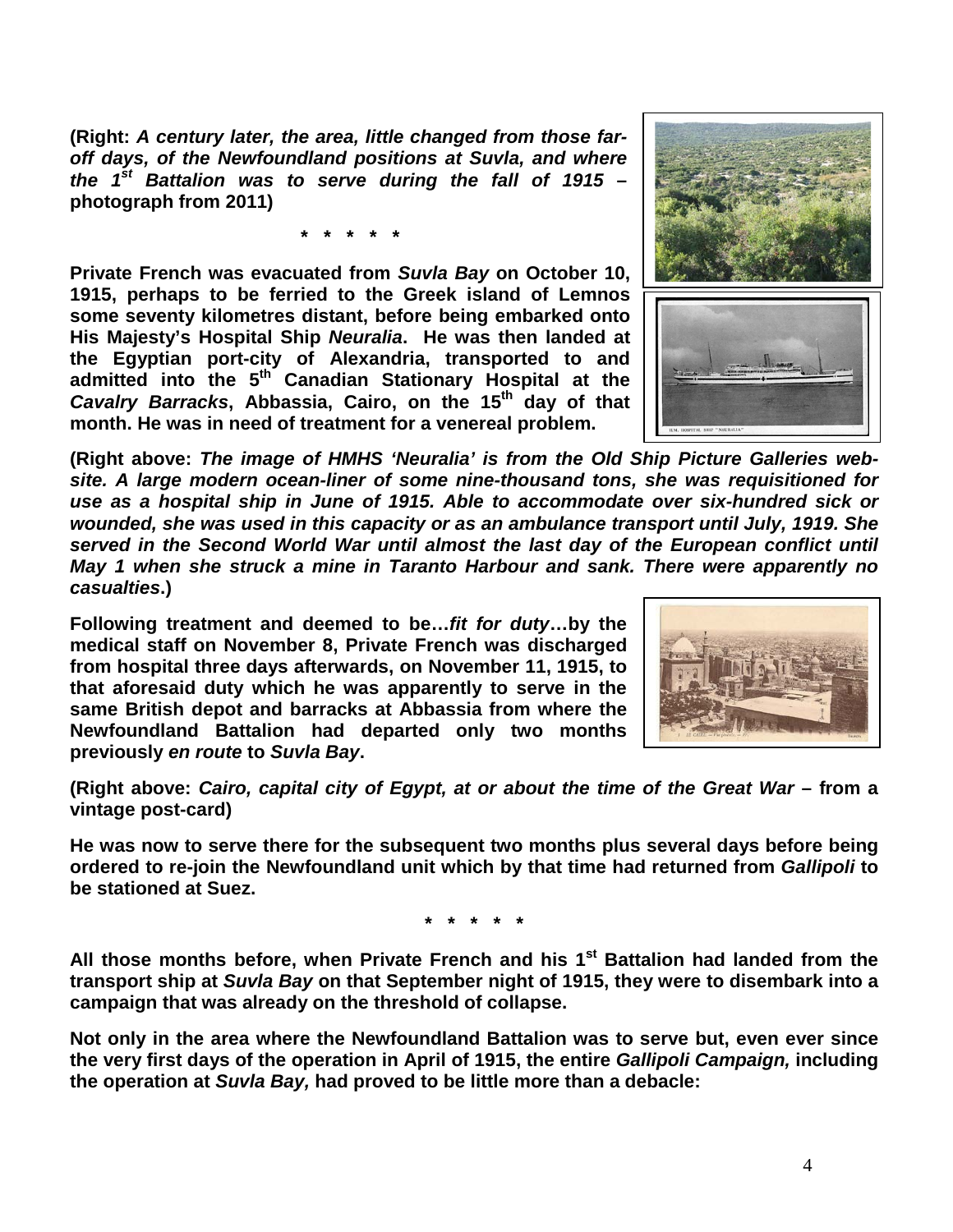**Flies, dust, disease, the frost-bite and the floods – and of course the casualties inflicted by an enemy who was to fight a great deal better than the British High Command\* had ever anticipated – were eventually to overwhelm the British-led forces and those of the French, and it would finally be decided to abandon not only** *Suvla Bay* **but the entire** *Gallipoli* **venture.**

**(Right below:** *An un-identified Newfoundland soldier in the trenches at Suvla Bay –* **from**  *Provincial Archives***)**

*\*Many of the commanders chosen were second-rate, had been brought out of retirement, and had little idea of how to fight – let alone of how to win. One of the generals at Suvla, apparently, had handed in his resignation during the Campaign and had just gone home.* 

**November 26 would see the nadir of the Newfoundland Battalion's fortunes at Gallipoli; a freak rain-, snow- and ice-storm was to strike the**  *Suvla Bay* **area and the subsequent floods had wreaked havoc amongst the forces of both sides. For several days, survival rather than the enemy was to be the priority.**

**There were to be many casualties on both sides, some of them, surprised by the sudden inundation of their positions, fatalities who had drowned in their trenches – although no Newfoundlanders were to be among that number. Numerous, however, were those afflicted by trench-foot and by frost-bite.**

**On the night of December 19-20, the British had abandoned the area of** *Suvla Bay* **– the Newfoundlanders, the only non-British unit to serve there, to form a part of the rear-guard. Some of the Battalion personnel had been evacuated to the nearby island of Imbros, some to Lemnos, further away, but in neither case was the respite to be of a long duration; the 1st Battalion was to be transferred only two days later to the area of** *Cape Helles***, on the western tip of the** *Gallipoli Peninsula***.**

**(Right:** *Cape Helles as seen from the Turkish positions on the misnamed Achi Baba, positions which were never breached: The Newfoundland positions were to the right-hand side of the picture***. – photograph from 2011)**

**The British, Indian and** *Anzac* **forces – the Australian and New Zealand Army Corps was also to serve at** *Gallipoli* **– had now only been marking time until a complete withdrawal of the**  *Peninsula* **could be undertaken.** 

**This final operation would take place on the night of January 8-9, the Newfoundland Battalion to furnish part of the British rear-guard on this second occasion also.**

**(Right:** *'W' Beach at Cape Helles as it was only days before the final British evacuation* **– from** *Illustration***)**



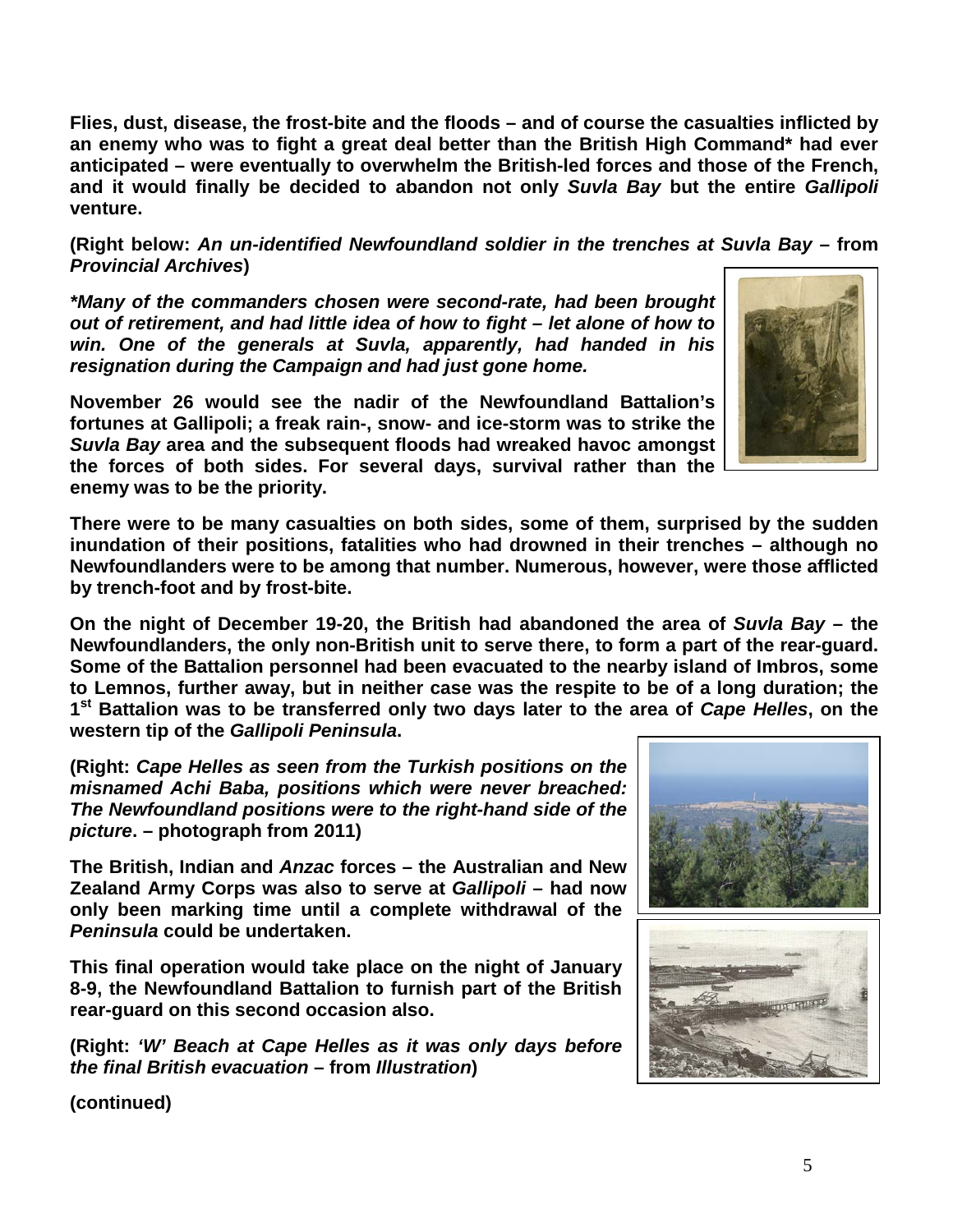*\*Lieutenant Owen Steele of St. John's, Newfoundland, is cited as having been the last soldier of the Mediterranean Expeditionary Force to step into the final small boat to sail from the Gallipoli Peninsula.*

**(Right:** *'W' Beach almost a century after its abandonment by British forces in that January of 1916 and by the Newfoundlanders who were to be the last soldiers off the beach***:** *Vestiges of the wharves in the black-and-white picture are still to be seen.* **– photograph from 2011)**

**Immediately after the British had evacuated the entire**  *Gallipoli Peninsula* **in January of 1916, the Newfoundland Battalion was to be ordered to the Egyptian port-city of Alexandria, to arrive there on the 15th of that month. The Newfoundlanders were then to be immediately transferred southward to the vicinity of Suez, a port at the southern end of the Canal which bears the same name, there to await further orders since, at the time, the subsequent destination of the British 29th Division had yet to be decided\*.**

*\*Bulgaria had entered the conflict on the side of the Central Powers, and Salonika was soon to become a theatre of war.*

**It was, of course, after the Newfoundland Battalion had spent only nine days at Suez, that on January 26 of the New Year, 1916, Private French had reported there** *to duty* **from Cairo.**

**\* \* \* \* \***

**(Right above:** *The British destroy their supplies during the final evacuation of the Gallipoli Peninsula. The men of the 1st Battalion of the Newfoundland Regiment were among the last to leave on two occasions, at both Suvla Bay and Cape Helles***. – photograph taken from the battleship** *Cornwallis* **from**  *Illustration***)**

**(Right above:** *Port Tewfiq at the south end of the Suez Canal as it was just prior to the Great War* **– from a vintage post-card)**

**After a two-month interim spent in the vicinity of Port Suez, the almost six-hundred officers and** *other ranks* **of the 1st Battalion were to board His Majesty's Transport** *Alaunia* **at Port Tewfiq, on March 14 to begin the voyage through the**  *Suez Canal* **en route to France. The Newfoundlanders would disembark eight days afterwards in the Mediterranean portcity of Marseilles, on March 22.**

**(Right above:** *British troops march through the port area of the French city of Marseilles***. – from a vintage post-card)**







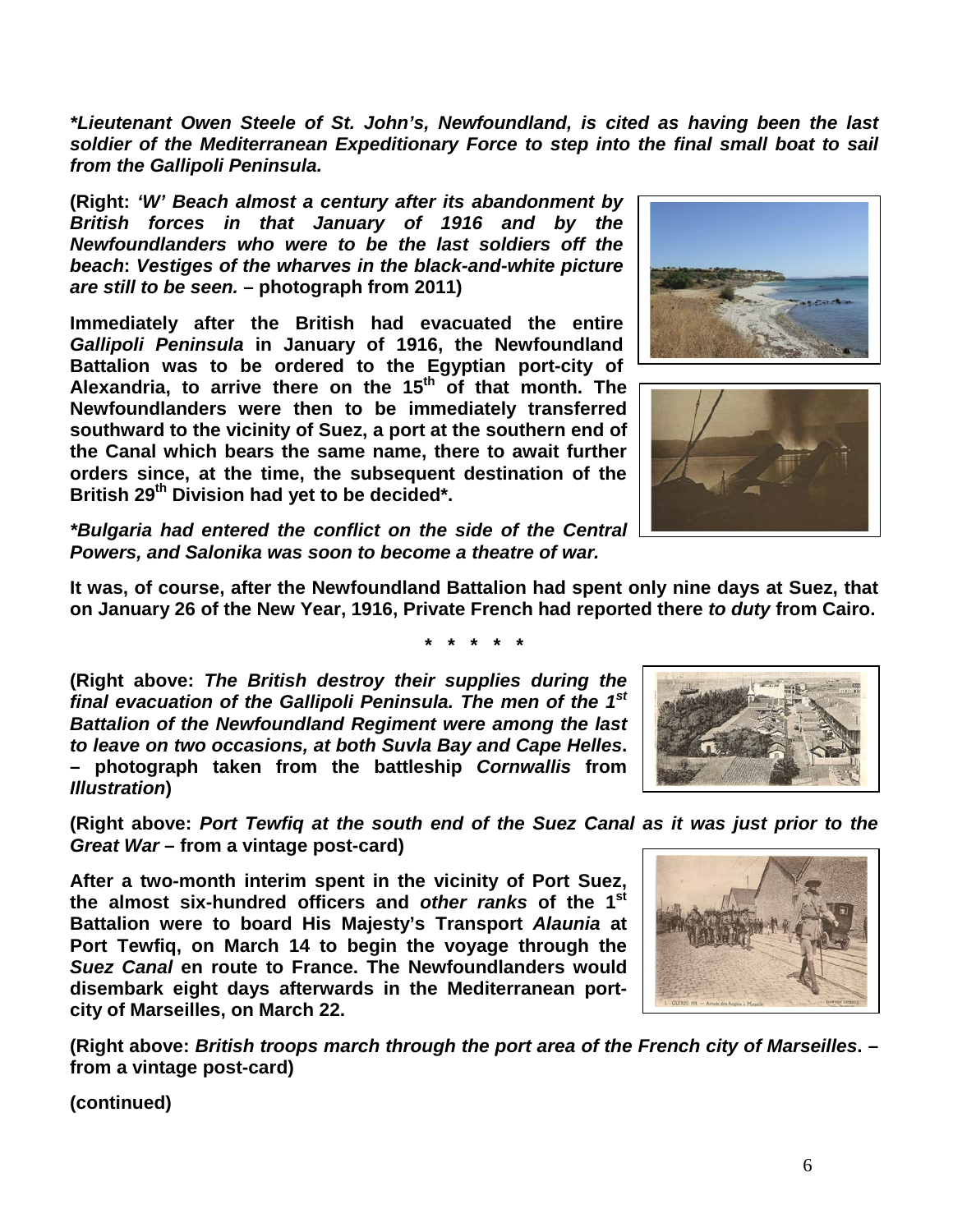**Some three days after the unit's disembarkation on March 22, the Newfoundland Battalion's train was to find its way to the small provincial town of Pont-Rémy, a thousand kilometres to the north of Marseilles. It had been a cold, miserable journey, the blankets provided for the troops having inexcusably travelled unused in a separate wagon.**

**Having de-trained at the local station at two o'clock in the morning, the Newfoundlanders were now still to endure the long, dark march ahead of them before they would reach their billets at Buigny l'Abbé.**

**It is doubtful if many of those tired soldiers were to pay much attention to the slow-moving stream flowing under the bridge over which they had then marched on their way from the station. But some three months later** *the Somme* **was to become a part of their history.**

**(Right below:** *A languid River Somme as seen from the bridge at Pont-Rémy* **– photograph from 2010)**

**On April 13, the 1st Battalion had subsequently marched into the village of Englebelmer – perhaps some fifty kilometres in all from Pont-Rémy - where it would be billeted, would receive reenforcements from Scotland via Rouen and, in two days' time, would be introduced into the communication trenches of the**  *Western Front.*

**Just days following the Newfoundland Battalion's arrival on the**  *Western Front***, two of the four Companies – 'A', and 'B' – were to take over several support positions from a British unit\* before the entire Newfoundland unit was to then be ordered to move further up for the first time into forward positions on April 22.**

*\*It should be said that the Newfoundland Battalion and two-hundred men of the Bermuda Rifles who were serving at the time in the 2nd Lincolnshire Regiment Battalion, were then the only units at the Somme from outside the British Isles - true also on the day of the attack on July 1.*

**(Right below:** *A part of the re-constructed trench system to be found in the Newfoundland Memorial Park at Beaumont-Hamel* **– photograph from 2009(?))**

**Having then been withdrawn at the end of that April to the areas of Mailly-Maillet and Louvencourt where they would be based for the next two months, the Newfoundlanders were soon to be preparing for the upcoming British campaign of that summer, to be fought on the ground named for the languid, meandering river,** *the Somme***, that flowed – and still does so today – through the region.** 

**(Page following:** *Beaumont-Hamel: Looking from the British lines down the hill to Y Ravine Cemetery which today stands atop part of the German front-line defences: The Danger Tree is to the right in the photograph***. – photograph taken in 2009)**



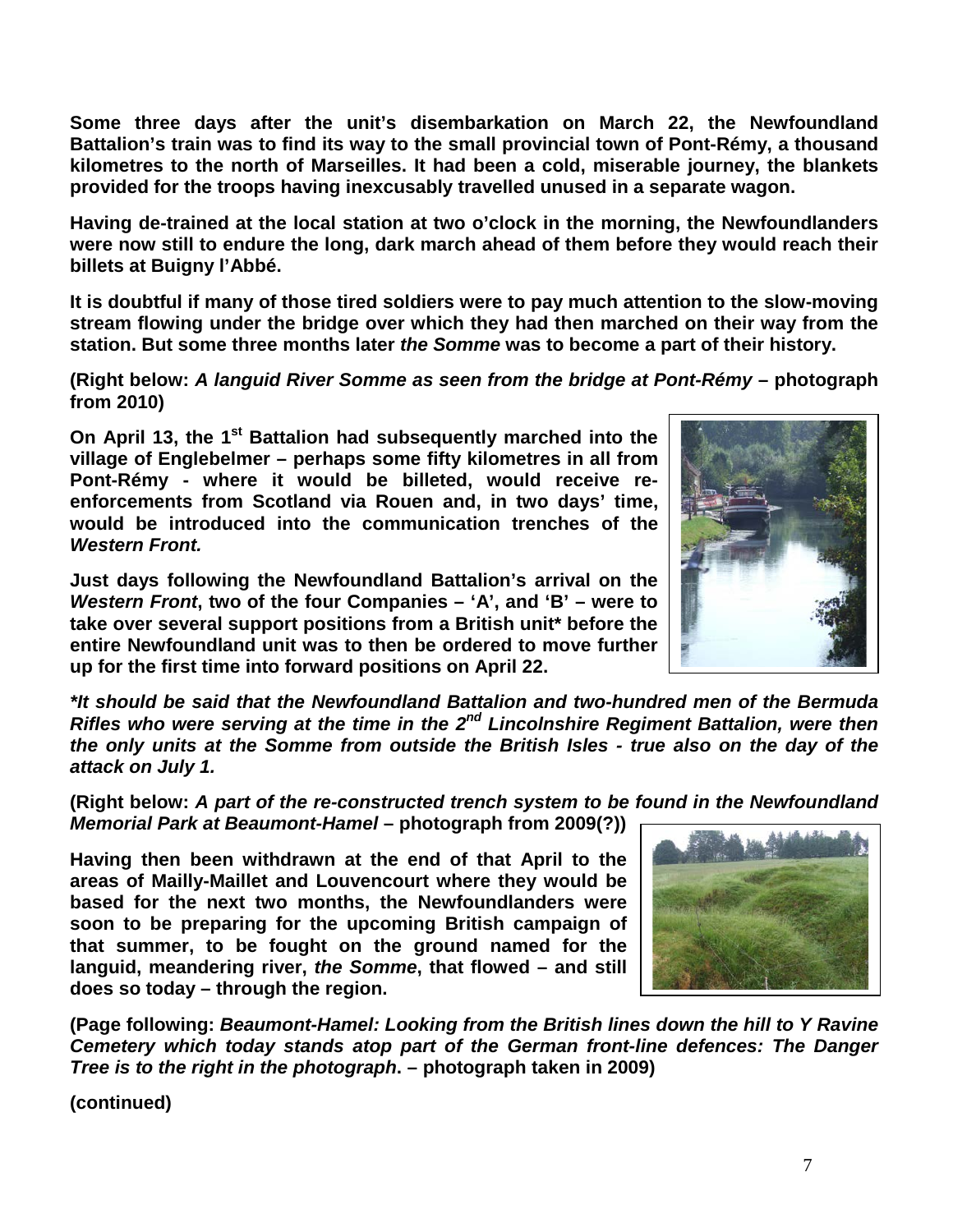**If there is one name and date in Newfoundland history which is etched in the collective once-national memory, it is that of Beaumont-Hamel on July 1 of 1916; and if any numbers are remembered, they are those of the eight-hundred who went**  *over the top* **in the third wave of the attack on that morning, and of the sixty-eight unwounded present at muster some twenty-four hours later\*.**

**(Right:** *A view of Hawthorn Ridge Cemetery Number 2 in the Newfoundland Memorial Park at* **photograph from 2009(?))**

*\*Perhaps ironically, the majority of the Battalion's casualties was to be incurred during the advance from the third line of British trenches to the first line from where the attack proper was to be made, and while struggling through British wire laid to protect the British positions from any German attack.*

**There are other numbers of course: the fiftyseven thousand British casualties incurred in four hours on that same morning of which nineteen-thousand were recorded as having been** *killed in action* **or** *died of wounds***.** 

**It was to be the largest disaster** *ever* **in the annals of the British Army…and, perhaps just as depressing, the butchery of** *the Somme* **was to continue for the next four and a half months.**

**(Right above:** *Beaumont-Hamel is a commune, not a village***. – photographs from 2010 and 2015)**

*village on the German side of the lines, and Hamel which was behind those of the British. No-Man's-Land, on which the Newfoundland Memorial Park lies partially today, was on land that separated Beaumont from Hamel.* 

**(Right:** *A grim, grainy image purporting to be Newfoundland dead awaiting burial after Beaumont-Hamel –* **from…?)**

**The son of Benjamin, carpenter and lumber surveyor (deceased May 27, 1917), and of Bridget French (née** *Kane***, deceased March 23 of 1896) of Brigus, his own address at the time of his enlistment recorded as 2, Patrick Street in St. John's - he was also brother to Anna, to William P., Kenneth-Michael, Minnie, Mary-Catherine, Michael and to Alice.**